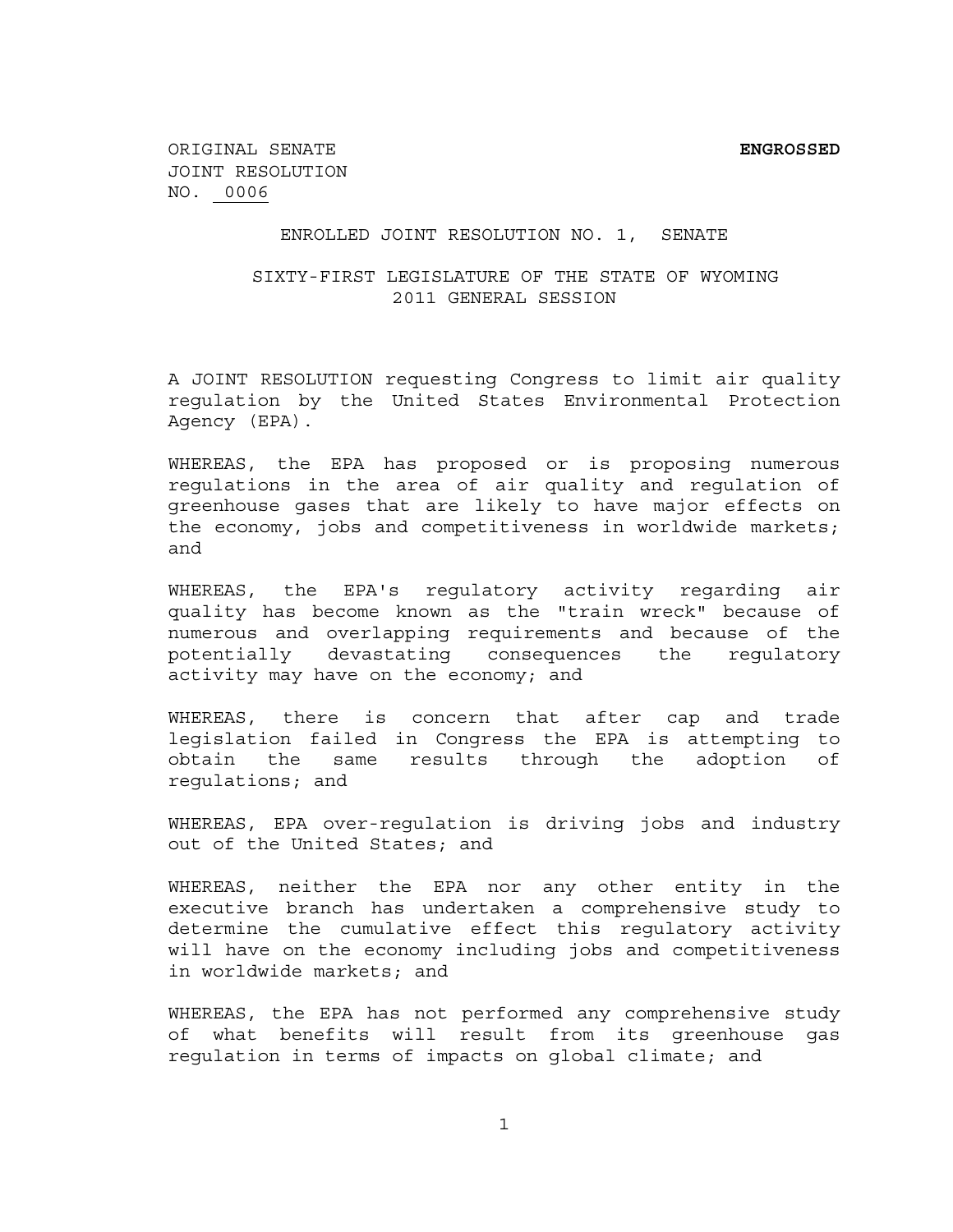ORIGINAL SENATE JOINT RESOLUTION NO. 0006

#### ENROLLED JOINT RESOLUTION NO. 1, SENATE

## SIXTY-FIRST LEGISLATURE OF THE STATE OF WYOMING 2011 GENERAL SESSION

WHEREAS, state agencies are routinely required to identify the costs of their regulations and justify those costs in light of the benefits of the regulations; and

WHEREAS, the EPA has identified "taking action on climate change and improving air quality" as its first strategic goal for the 2011-2015 time period, therefore the EPA should be required to identify the specific actions it intends to take to achieve its goals and to assess the total costs of its actions; and

WHEREAS, the Wyoming Legislature supports continuing improvements in the quality of the nation's air and believes that those improvements can be made in a sensible fashion without damaging the economy so long as there is a full understanding of the cost of the regulations being implemented; and

WHEREAS, the primary goal of government at the present time must be to promote economic recovery and to foster a stable and predictable business environment which will lead to the creation of jobs; and

WHEREAS, public health and welfare will suffer without significant new job creation and economic improvement because people with good jobs are better able to care for themselves and their families than the unemployed and because environmental improvement is only possible in a society that generates wealth.

*NOW, THEREFORE, BE IT RESOLVED BY THE MEMBERS OF THE LEGISLATURE OF THE STATE OF WYOMING:* 

**Section 1.** That the Wyoming Legislature calls on Congress to adopt legislation prohibiting the EPA from regulating greenhouse gas emissions including, if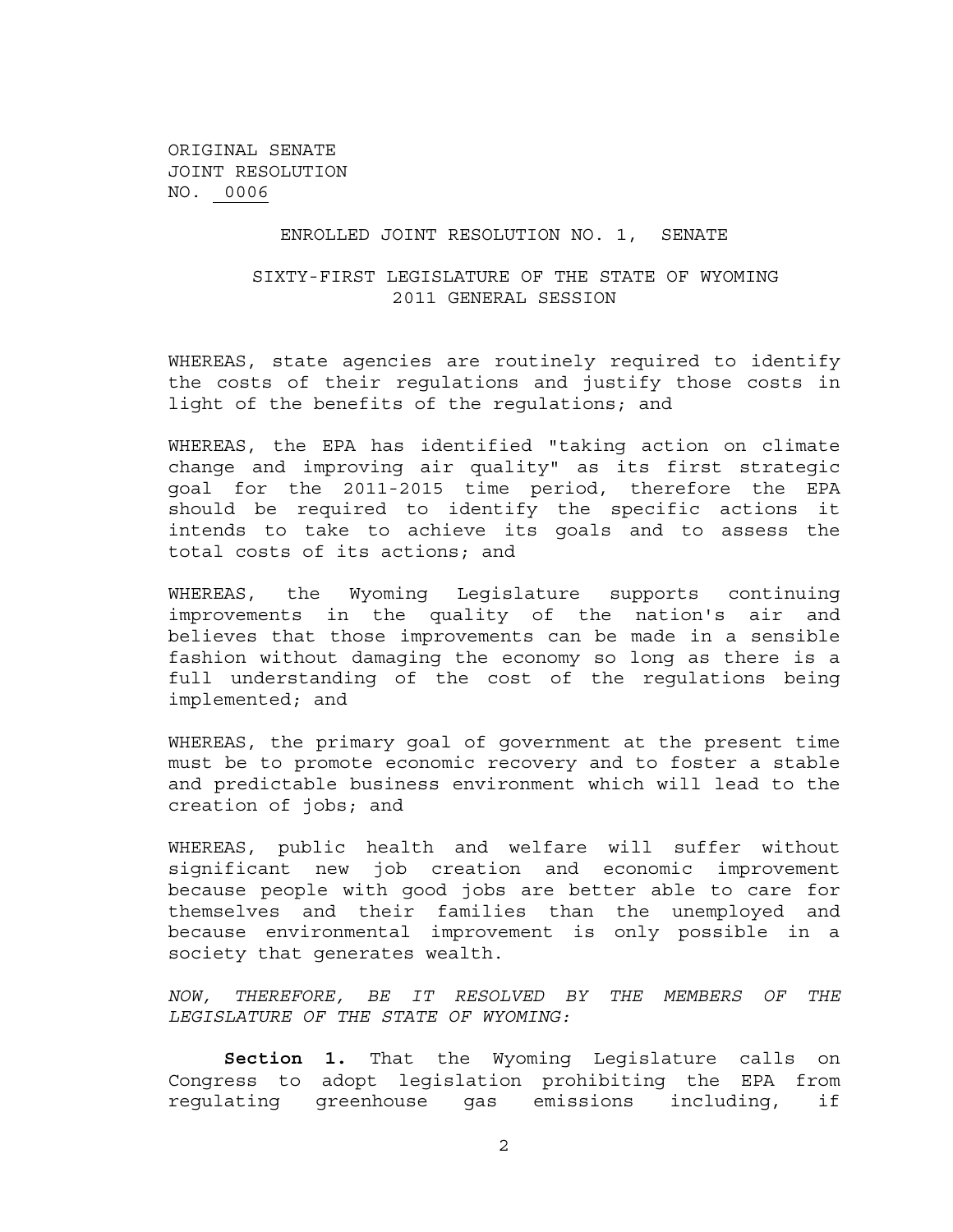ORIGINAL SENATE JOINT RESOLUTION NO. 0006

## ENROLLED JOINT RESOLUTION NO. 1, SENATE

## SIXTY-FIRST LEGISLATURE OF THE STATE OF WYOMING 2011 GENERAL SESSION

necessary, defunding EPA greenhouse gas regulatory activities.

**Section 2.** That the Wyoming Legislature urges Congress to impose a moratorium on promulgation of any new air quality regulation by the EPA except to directly address an imminent health or environmental emergency for a period of at least two (2) years.

**Section 3.** That the Wyoming Legislature requests the federal government to undertake a study to identify all regulatory activity that the EPA intends to undertake in furtherance of its goal of "taking action on climate change and improving air quality" and specifying the cumulative effect of those regulations on the economy, jobs and American economic competitiveness. The study should be a multi-agency study drawing on the expertise of the EPA along with agencies and departments having expertise and responsibility in energy and the economy and should provide an objective cost-benefit analysis of the EPA's current and planned regulation related to air quality.

**Section 4.** That the Secretary of State of Wyoming transmit copies of this resolution to the President of the United States, to the President of the Senate and the Speaker of the House of Representatives of the United States Congress and to the Wyoming Congressional Delegation. The transmittal to the Wyoming Congressional Delegation shall include a statement requesting the members of the delegation acknowledge receipt of this resolution.